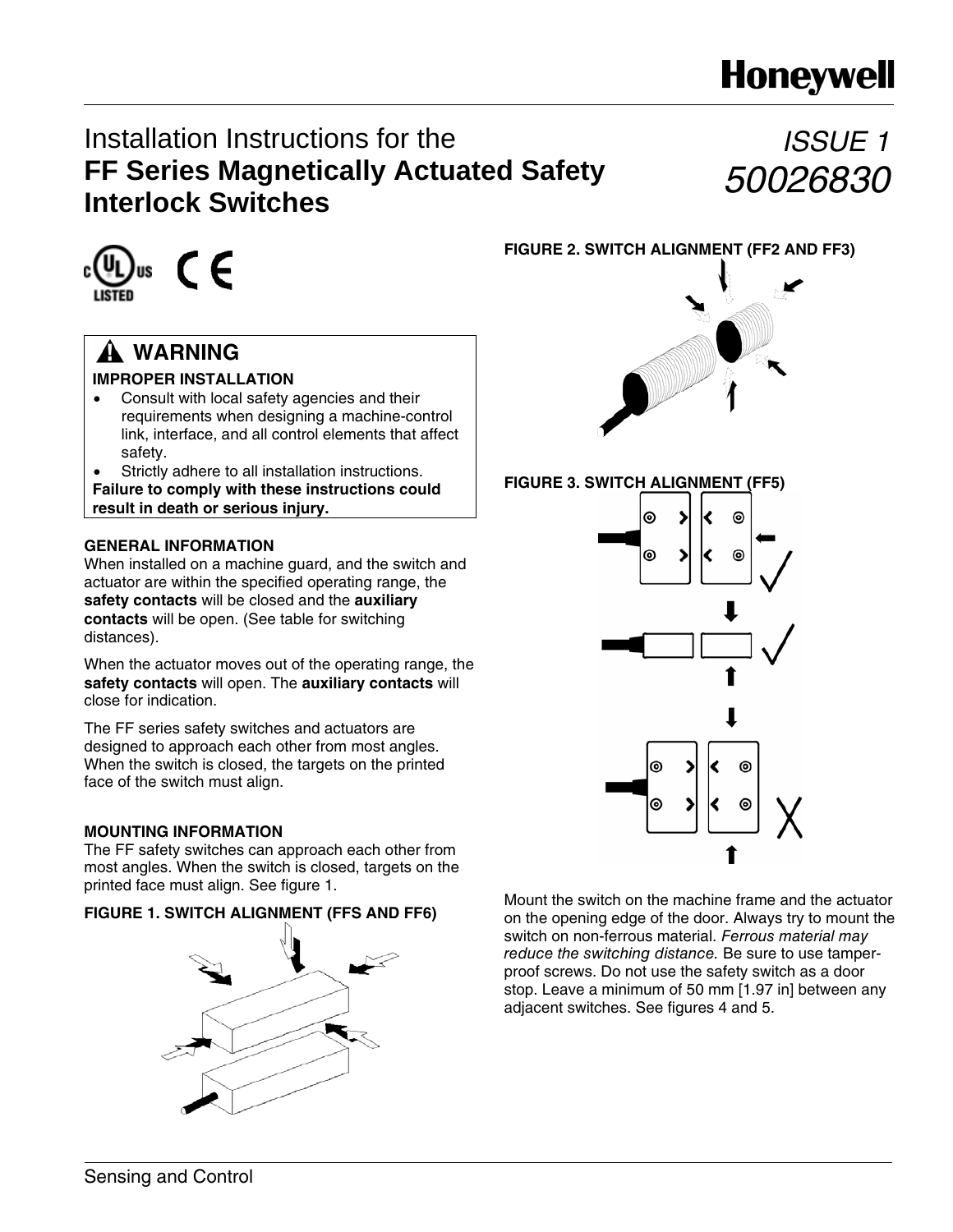**FIGURE 4. DO NOT USE THE SAFETY SWITCH AS A DOOR STOP** 



#### **FIGURE 5. MINIMUM DISTANCE BETWEEN SWITCHES**



Minimum: 50 mm [1.97in]

#### **SPECIFICATIONS**

When fixing the safety switch to a sliding door (A), ensure that when the door is opened (B) it is not easily accessible, helping prevent the system being overridden. See figure 6.

## **FIGURE 6. PLACEMENT FOR SLIDING DOORS**



| <b>FF2-11-AC</b><br><b>FF2-11-DC</b><br><b>FF3-21-AC</b><br><b>FF3-21-DC</b><br>1NC (FF2-10-<br>Max: 2NC safety<br>1NC (FF2-10-AC)<br>2NC (FF3-20-AC)<br>2NC (FF3-20-<br>Max: 2NC safety<br>Contact<br>DC); 1NC/1NO<br>DC); 2NC/1NO<br>and 1NO auxiliary<br>1NC/1NO (FF2-<br>2NC/1NO (FF3-<br>and 1NO auxiliary<br>arrangement<br>$21-AC$<br>$11 - AC$ )<br>(FF2-11-DC)<br>(FF3-21-DC)<br>24 Vdc/0.3 A<br>230 Vac/2 A<br>24 Vdc/0.3 A<br>Safety contact<br>30 Vdc/1 A<br>230 Vac/2A<br>30 Vdc/1 A<br>inductive/ resistive<br>inductive/ resistive<br>inductive/resistive<br>inductive/resistive<br>rating<br>10 mm [0.4 in]<br>10 mm [0.4 in]<br>Safety contact<br>10 mm [0.4 in]<br>10 mm [0.4 in]<br>6 mm [0.24 in]<br>6 mm [0.24 in]<br>ON; 30 mm [1.18<br>ON; 30 mm [1.18<br>ON; 35 mm [1.38<br>ON; 35 mm [1.38<br>ON; 17 mm [0.67<br>ON; 17 mm [0.67<br>operating distance<br>in] OFF<br>in] OFF<br>in] OFF<br>in] OFF<br>in] OFF<br>in] OFF<br>3 ms/2.1 ms/<br>3 ms/2.1 ms/<br>3 ms/2.1 ms/<br>3 ms/2.1 ms/<br>3 ms/2.1 ms/<br>3 ms/2.1 ms/<br>Safety contact<br>close/drop/bounce<br>0.7 <sub>ms</sub><br>0.7 <sub>ms</sub><br>0.7 <sub>ms</sub><br>0.7 <sub>ms</sub><br>0.7 <sub>ms</sub><br>0.7 <sub>ms</sub><br>24 Vdc/0.3 A<br>15 W/10 VA<br>24 Vdc/0.3 A<br>15 W/10 VA<br>15 W/10 VA<br>15 W/10 VA<br>Auxiliary contact<br>inductive/resisitive<br>inductive/resisitive<br>rating<br>Auxiliary contact<br>7 mm [0.28 in]<br>7 mm [0.28 in]<br>7 mm [0.28 in]<br>7 mm [0.28 in]<br>6 mm [0.24 in]<br>6 mm [0.24 in]<br>OFF; 20 mm<br>OFF; 20 mm<br>OFF; 17 mm [0.67<br>OFF: 14 mm<br>OFF; 14 mm<br>OFF; 17 mm [0.67<br>operating distance<br>in] ON<br>in] ON<br>[0.55 in] ON<br>$[0.55$ in] ON<br>$[0.79$ in $]$ ON<br>$[0.79$ in $]$ ON |
|------------------------------------------------------------------------------------------------------------------------------------------------------------------------------------------------------------------------------------------------------------------------------------------------------------------------------------------------------------------------------------------------------------------------------------------------------------------------------------------------------------------------------------------------------------------------------------------------------------------------------------------------------------------------------------------------------------------------------------------------------------------------------------------------------------------------------------------------------------------------------------------------------------------------------------------------------------------------------------------------------------------------------------------------------------------------------------------------------------------------------------------------------------------------------------------------------------------------------------------------------------------------------------------------------------------------------------------------------------------------------------------------------------------------------------------------------------------------------------------------------------------------------------------------------------------------------------------------------------------------------------------------------------------------------------------------------------------------------------------------------|
|                                                                                                                                                                                                                                                                                                                                                                                                                                                                                                                                                                                                                                                                                                                                                                                                                                                                                                                                                                                                                                                                                                                                                                                                                                                                                                                                                                                                                                                                                                                                                                                                                                                                                                                                                      |
|                                                                                                                                                                                                                                                                                                                                                                                                                                                                                                                                                                                                                                                                                                                                                                                                                                                                                                                                                                                                                                                                                                                                                                                                                                                                                                                                                                                                                                                                                                                                                                                                                                                                                                                                                      |
|                                                                                                                                                                                                                                                                                                                                                                                                                                                                                                                                                                                                                                                                                                                                                                                                                                                                                                                                                                                                                                                                                                                                                                                                                                                                                                                                                                                                                                                                                                                                                                                                                                                                                                                                                      |
|                                                                                                                                                                                                                                                                                                                                                                                                                                                                                                                                                                                                                                                                                                                                                                                                                                                                                                                                                                                                                                                                                                                                                                                                                                                                                                                                                                                                                                                                                                                                                                                                                                                                                                                                                      |
|                                                                                                                                                                                                                                                                                                                                                                                                                                                                                                                                                                                                                                                                                                                                                                                                                                                                                                                                                                                                                                                                                                                                                                                                                                                                                                                                                                                                                                                                                                                                                                                                                                                                                                                                                      |
|                                                                                                                                                                                                                                                                                                                                                                                                                                                                                                                                                                                                                                                                                                                                                                                                                                                                                                                                                                                                                                                                                                                                                                                                                                                                                                                                                                                                                                                                                                                                                                                                                                                                                                                                                      |
|                                                                                                                                                                                                                                                                                                                                                                                                                                                                                                                                                                                                                                                                                                                                                                                                                                                                                                                                                                                                                                                                                                                                                                                                                                                                                                                                                                                                                                                                                                                                                                                                                                                                                                                                                      |
|                                                                                                                                                                                                                                                                                                                                                                                                                                                                                                                                                                                                                                                                                                                                                                                                                                                                                                                                                                                                                                                                                                                                                                                                                                                                                                                                                                                                                                                                                                                                                                                                                                                                                                                                                      |
|                                                                                                                                                                                                                                                                                                                                                                                                                                                                                                                                                                                                                                                                                                                                                                                                                                                                                                                                                                                                                                                                                                                                                                                                                                                                                                                                                                                                                                                                                                                                                                                                                                                                                                                                                      |
|                                                                                                                                                                                                                                                                                                                                                                                                                                                                                                                                                                                                                                                                                                                                                                                                                                                                                                                                                                                                                                                                                                                                                                                                                                                                                                                                                                                                                                                                                                                                                                                                                                                                                                                                                      |
|                                                                                                                                                                                                                                                                                                                                                                                                                                                                                                                                                                                                                                                                                                                                                                                                                                                                                                                                                                                                                                                                                                                                                                                                                                                                                                                                                                                                                                                                                                                                                                                                                                                                                                                                                      |
|                                                                                                                                                                                                                                                                                                                                                                                                                                                                                                                                                                                                                                                                                                                                                                                                                                                                                                                                                                                                                                                                                                                                                                                                                                                                                                                                                                                                                                                                                                                                                                                                                                                                                                                                                      |
|                                                                                                                                                                                                                                                                                                                                                                                                                                                                                                                                                                                                                                                                                                                                                                                                                                                                                                                                                                                                                                                                                                                                                                                                                                                                                                                                                                                                                                                                                                                                                                                                                                                                                                                                                      |
|                                                                                                                                                                                                                                                                                                                                                                                                                                                                                                                                                                                                                                                                                                                                                                                                                                                                                                                                                                                                                                                                                                                                                                                                                                                                                                                                                                                                                                                                                                                                                                                                                                                                                                                                                      |
|                                                                                                                                                                                                                                                                                                                                                                                                                                                                                                                                                                                                                                                                                                                                                                                                                                                                                                                                                                                                                                                                                                                                                                                                                                                                                                                                                                                                                                                                                                                                                                                                                                                                                                                                                      |
|                                                                                                                                                                                                                                                                                                                                                                                                                                                                                                                                                                                                                                                                                                                                                                                                                                                                                                                                                                                                                                                                                                                                                                                                                                                                                                                                                                                                                                                                                                                                                                                                                                                                                                                                                      |
| 0.5 ms/0.3 ms/<br>0.5 ms/0.3 ms/<br>Auxiliary contact<br>$0.5$ ms/ $0.3$ ms/<br>$0.5$ ms/0.3 ms/<br>$0.5$ ms/0.3 ms/<br>$0.5$ ms/0.3 ms/                                                                                                                                                                                                                                                                                                                                                                                                                                                                                                                                                                                                                                                                                                                                                                                                                                                                                                                                                                                                                                                                                                                                                                                                                                                                                                                                                                                                                                                                                                                                                                                                             |
| close/drop/bounce<br>0.7 <sub>ms</sub><br>0.7 <sub>ms</sub><br>0.7 <sub>ms</sub><br>0.7 <sub>ms</sub><br>0.7 <sub>ms</sub><br>0.7 <sub>ms</sub>                                                                                                                                                                                                                                                                                                                                                                                                                                                                                                                                                                                                                                                                                                                                                                                                                                                                                                                                                                                                                                                                                                                                                                                                                                                                                                                                                                                                                                                                                                                                                                                                      |
| dc: 1 A fast<br>Not applicable<br>Not applicable<br>ac: 2 A fast<br>ac: 2 A fast<br>dc: 1 A fast<br>Internal fuse                                                                                                                                                                                                                                                                                                                                                                                                                                                                                                                                                                                                                                                                                                                                                                                                                                                                                                                                                                                                                                                                                                                                                                                                                                                                                                                                                                                                                                                                                                                                                                                                                                    |
| acting<br>acting<br>acting<br>acting                                                                                                                                                                                                                                                                                                                                                                                                                                                                                                                                                                                                                                                                                                                                                                                                                                                                                                                                                                                                                                                                                                                                                                                                                                                                                                                                                                                                                                                                                                                                                                                                                                                                                                                 |
| External fuse<br>dc: 0.8 A fast<br>dc: 0.2 A fast<br>ac: 1.6 A fast<br>ac: 1.6 A fast<br>dc: 0.8 A fast<br>dc: 0.2 A fast                                                                                                                                                                                                                                                                                                                                                                                                                                                                                                                                                                                                                                                                                                                                                                                                                                                                                                                                                                                                                                                                                                                                                                                                                                                                                                                                                                                                                                                                                                                                                                                                                            |
| acting<br>acting<br>(cust. supplied)<br>acting<br>acting<br>acting<br>acting                                                                                                                                                                                                                                                                                                                                                                                                                                                                                                                                                                                                                                                                                                                                                                                                                                                                                                                                                                                                                                                                                                                                                                                                                                                                                                                                                                                                                                                                                                                                                                                                                                                                         |
| IP <sub>67</sub><br>IP <sub>67</sub><br>IP67<br>IP67<br>IP67<br>IP67<br>IP rating                                                                                                                                                                                                                                                                                                                                                                                                                                                                                                                                                                                                                                                                                                                                                                                                                                                                                                                                                                                                                                                                                                                                                                                                                                                                                                                                                                                                                                                                                                                                                                                                                                                                    |
| Vibration/shock<br>50 Hz to 100 Hz/<br>50 Hz to 100 Hz/<br>50 Hz to 100 Hz/<br>50 Hz to 100 Hz/<br>50 Hz to 100 Hz/<br>50 Hz to 100 Hz/                                                                                                                                                                                                                                                                                                                                                                                                                                                                                                                                                                                                                                                                                                                                                                                                                                                                                                                                                                                                                                                                                                                                                                                                                                                                                                                                                                                                                                                                                                                                                                                                              |
| 10 <sub>a</sub><br>10 <sub>q</sub><br>10 <sub>q</sub><br>10 <sub>q</sub><br>10 <sub>g</sub><br>10 <sub>q</sub>                                                                                                                                                                                                                                                                                                                                                                                                                                                                                                                                                                                                                                                                                                                                                                                                                                                                                                                                                                                                                                                                                                                                                                                                                                                                                                                                                                                                                                                                                                                                                                                                                                       |
| -10 °C to 55 °C<br>-10 °C to 55 °C<br>-10 $\degree$ C to 55 $\degree$ C<br>-10 $\degree$ C to 55 $\degree$ C<br>-10 °C to 55 °C<br>-10 °C to 55 °C<br>Operating                                                                                                                                                                                                                                                                                                                                                                                                                                                                                                                                                                                                                                                                                                                                                                                                                                                                                                                                                                                                                                                                                                                                                                                                                                                                                                                                                                                                                                                                                                                                                                                      |
| [14 °F to 131 °F]<br>[14 °F to 131 °F]<br>[14 °F to 131 °F]<br>[14 °F to 131 °F]<br>[14 °F to 131 °F]<br>[14 °F to 131 °F]<br>temperature                                                                                                                                                                                                                                                                                                                                                                                                                                                                                                                                                                                                                                                                                                                                                                                                                                                                                                                                                                                                                                                                                                                                                                                                                                                                                                                                                                                                                                                                                                                                                                                                            |
| Mounting and<br>Target to target<br>Target to target<br>Target to target<br>Target to target<br>Target to target<br>Target to target                                                                                                                                                                                                                                                                                                                                                                                                                                                                                                                                                                                                                                                                                                                                                                                                                                                                                                                                                                                                                                                                                                                                                                                                                                                                                                                                                                                                                                                                                                                                                                                                                 |
| fixture                                                                                                                                                                                                                                                                                                                                                                                                                                                                                                                                                                                                                                                                                                                                                                                                                                                                                                                                                                                                                                                                                                                                                                                                                                                                                                                                                                                                                                                                                                                                                                                                                                                                                                                                              |
| Red ABS resin<br>Red ABS resin<br>Red ABS resin<br>Red ABS resin<br>Red ABS resin<br>316 grade<br>Construction                                                                                                                                                                                                                                                                                                                                                                                                                                                                                                                                                                                                                                                                                                                                                                                                                                                                                                                                                                                                                                                                                                                                                                                                                                                                                                                                                                                                                                                                                                                                                                                                                                       |
| stainless steel<br>filled<br>filled<br>filled<br>filled<br>filled                                                                                                                                                                                                                                                                                                                                                                                                                                                                                                                                                                                                                                                                                                                                                                                                                                                                                                                                                                                                                                                                                                                                                                                                                                                                                                                                                                                                                                                                                                                                                                                                                                                                                    |
| resin filled                                                                                                                                                                                                                                                                                                                                                                                                                                                                                                                                                                                                                                                                                                                                                                                                                                                                                                                                                                                                                                                                                                                                                                                                                                                                                                                                                                                                                                                                                                                                                                                                                                                                                                                                         |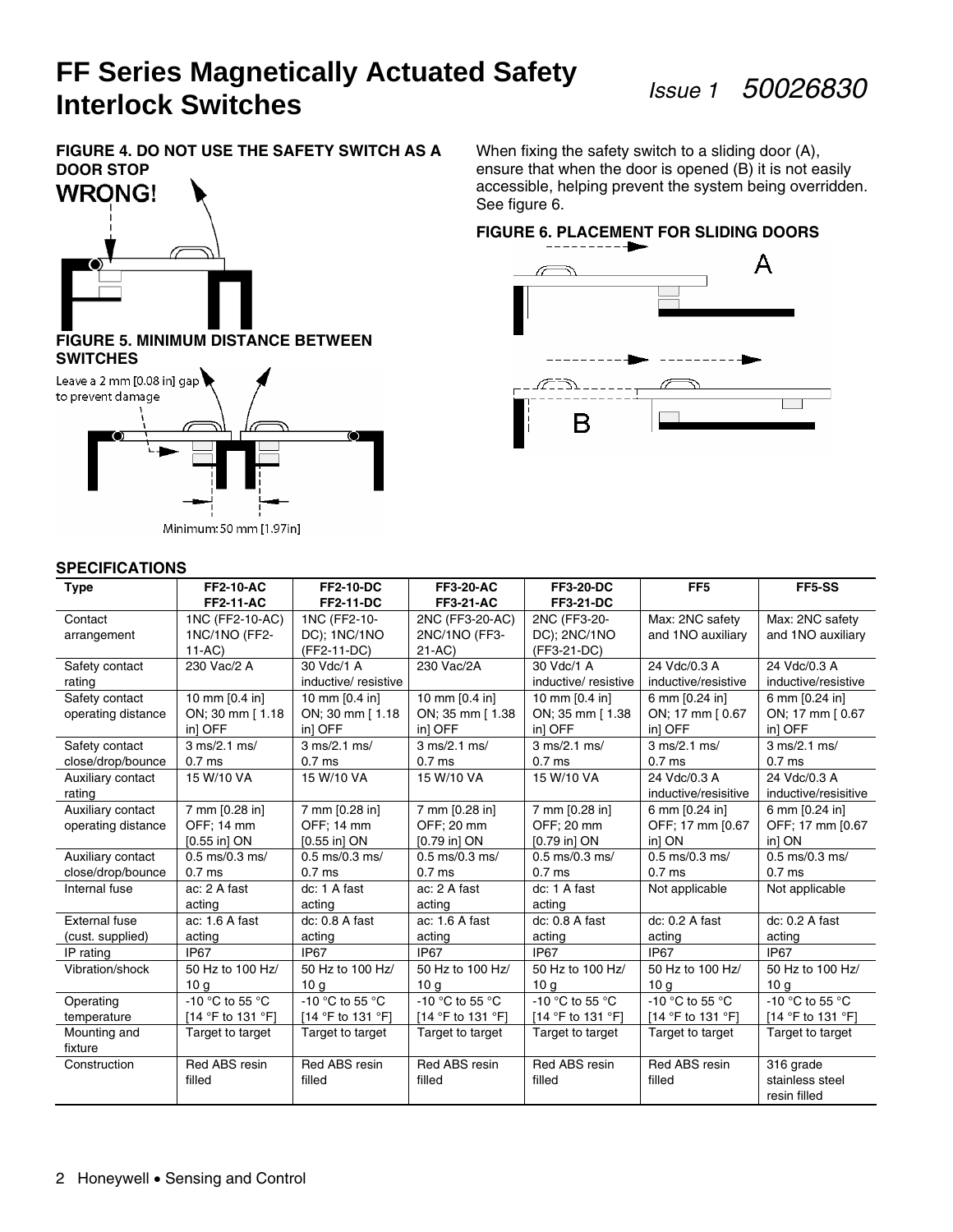### **SPECIFICATIONS**

| <b>Type</b>                          | FF6 ac                                    | FF6 dc                                    | FF6-SS ac                                 | FF6-SS dc                                 |
|--------------------------------------|-------------------------------------------|-------------------------------------------|-------------------------------------------|-------------------------------------------|
| Contact arrangement                  | Max: 2NC safety and                       | Max: 2NC safety and                       | 1NC safety                                | Max: 2NC safety and                       |
|                                      | 1NO auxiliary                             | 1NO auxiliary                             |                                           | 1NO auxiliary                             |
| Safety contact rating                | 230 Vac/2 A                               | 30 Vdc/1 A inductive/                     | 230 Vac/2A                                | 30 Vdc/1 A inductive/                     |
|                                      |                                           | resistive                                 |                                           | resistive                                 |
| Safety contact operating distance    | 10 mm [0.4 in] ON;                        | 10 mm [0.4 in] ON;                        | 10 mm [0.4 in] ON;                        | 10 mm [0.4 in] ON;                        |
|                                      | 30 mm [ 1.18 in] OFF                      | 30 mm [ 1.18 in] OFF                      | 30 mm [ 1.18 in] OFF                      | 30 mm [ 1.18 in] OFF                      |
| Safety contact close/drop/bounce     | 3 ms/2.1 ms/0.7 ms                        | 3 ms/2.1 ms/0.7 ms                        | 3 ms/2.1 ms/0.7 ms                        | 3 ms/2.1 ms/0.7 ms                        |
| Auxiliary contact rating             | 15 W/10 VA                                | 15 W/10 VA                                |                                           | 15 W/10 VA                                |
| Auxiliary contact operating          | 7 mm [0.28 in] OFF;                       | 7 mm [0.28 in] OFF;                       |                                           | 7 mm [0.28 in] OFF;                       |
| distance                             | 20 mm [0.79 in] ON                        | 20 mm [0.79 in] ON                        |                                           | 20 mm [0.79 in] ON                        |
| Auxiliary contact                    | 0.5 ms/0.3 ms/0.7 ms                      | 0.5 ms/0.3 ms/0.7 ms                      |                                           | 0.5 ms/0.3 ms/0.7 ms                      |
| close/drop/bounce                    |                                           |                                           |                                           |                                           |
| Internal fuse                        | ac: 2 A fast acting                       | dc: 1 A fast acting                       | ac: 2 A fast acting                       | dc: 1 A fast acting                       |
| External fuse (customer supplied)    | ac: 1.6 A fast acting                     | dc: 0.8 A fast acting                     | ac: 1.6 A fast acting                     | dc: 0.8 A fast acting                     |
| $IP$ rating                          | IP67                                      | IP67                                      | IP67                                      | <b>IP67</b>                               |
| Vibration/shock                      | 50 Hz to 100 Hz/10 g                      | 50 Hz to 100 Hz/10 g                      | 50 Hz to 100 Hz/10 g                      | 50 Hz to 100 Hz/10 g                      |
| Operating temperature                | -10 °C to 55 °C                           | $-10 °C$ to 55 °C                         | -10 °C to 55 °C                           | -10 °C to 55 °C                           |
|                                      | [14 °F to 131 °F]                         | [14 °F to 131 °F]                         | [14 °F to 131 °F]                         | [14 °F to 131 °F]                         |
| Mounting and fixture                 | Target to target                          | Target to target                          | Target to target                          | Target to target                          |
| Construction                         | Red ABS resin filled                      | Red ABS resin filled                      | 316 grade stainless                       | 316 grade stainless                       |
|                                      |                                           |                                           | steel resin filled                        | steel resin filled                        |
|                                      |                                           |                                           |                                           |                                           |
| <b>Type</b>                          | FFS-11-03                                 | <b>FFS-20-03</b>                          | <b>FFS-11-QD</b>                          | <b>FFS-20-QD</b>                          |
| Contact arrangement                  | Max: 1NC safety and                       | Max: 2NC safety                           | Max: 1NC safety and                       | Max: 2NC safety                           |
|                                      | 1NO auxiliary                             |                                           | 1NO auxiliary                             |                                           |
| Safety contact rating                | 230 Vac/2 A                               | 230 Vac/2 A                               | 230 Vac/2 A                               | 230 Vac/2 A                               |
|                                      | 30 Vdc/2 A                                |                                           |                                           |                                           |
|                                      |                                           | 30 Vdc/2 A                                | 30 Vdc/2 A                                | 30 Vdc/2 A                                |
| Safety contact operating distance    | 7 mm [0.28 in] ON;                        | 7 mm [0.28 in] ON;                        | 7 mm [0.28 in] ON;                        | 7 mm [0.28 in] ON;                        |
|                                      | 12 mm [ 0.47 in] OFF                      | 12 mm [ 0.47 in] OFF                      | 12 mm [ 0.47 in] OFF                      | 12 mm [ 0.47 in] OFF                      |
| Safety contact close/drop/bounce     | 3 ms/2.1 ms/0.7 ms                        | 3 ms/2.1 ms/0.7 ms                        | 3 ms/2.1 ms/0.7 ms                        | 3 ms/2.1 ms/0.7 ms                        |
| Auxiliary contact rating             | 15 W/10 VA                                |                                           | 15 W/10 VA                                |                                           |
| Auxiliary contact operating          | 7 mm [0.28 in] OFF;                       |                                           | 7 mm [0.28 in] OFF;                       |                                           |
| distance                             | 12 mm [0.47 in] ON                        |                                           | 12 mm [0.47 in] ON                        |                                           |
| Auxiliary contact                    | 0.5 ms/0.3 ms/0.7 ms                      |                                           | 0.5 ms/0.3 ms/0.7 ms                      |                                           |
| close/drop/bounce                    |                                           |                                           |                                           |                                           |
| Internal fuse                        | Not applicable                            | Not applicable                            | Not applicable                            | Not applicable                            |
| External fuse (customer supplied)    | 3 A/230 Vac,                              | 3 A/230 Vac,                              | 3 A/230 Vac,                              | 3 A/230 Vac,                              |
|                                      | 1 A/30 Vdc                                | 1 A/30 Vdc                                | 1 A/30 Vdc                                | 1 A/30 Vdc                                |
| IP rating                            | IP67                                      | IP67                                      | IP67                                      | IP67                                      |
| Supply voltage                       | 24 Vdc                                    | 24 Vdc                                    | 24 Vdc                                    | 24 Vdc                                    |
| Vibration/shock                      | 50 Hz to 100 Hz/10 g                      | 50 Hz to 100 Hz/10 g                      | 50 Hz to 100 Hz/10 g                      | 50 Hz to 100 Hz/10 g                      |
| Operating temperature                | -10 °C to 55 °C                           | -10 °C to 55 °C                           | -10 °C to 55 °C                           | -10 °C to 55 °C                           |
|                                      | [14 °F to 131 °F]                         | [14 °F to 131 °F]                         | [14 °F to 131 °F]                         | [14 °F to 131 °F]                         |
| Mounting and fixture<br>Construction | Target to target<br>Blue ABS resin filled | Target to target<br>Blue ABS resin filled | Target to target<br>Blue ABS resin filled | Target to target<br>Blue ABS resin filled |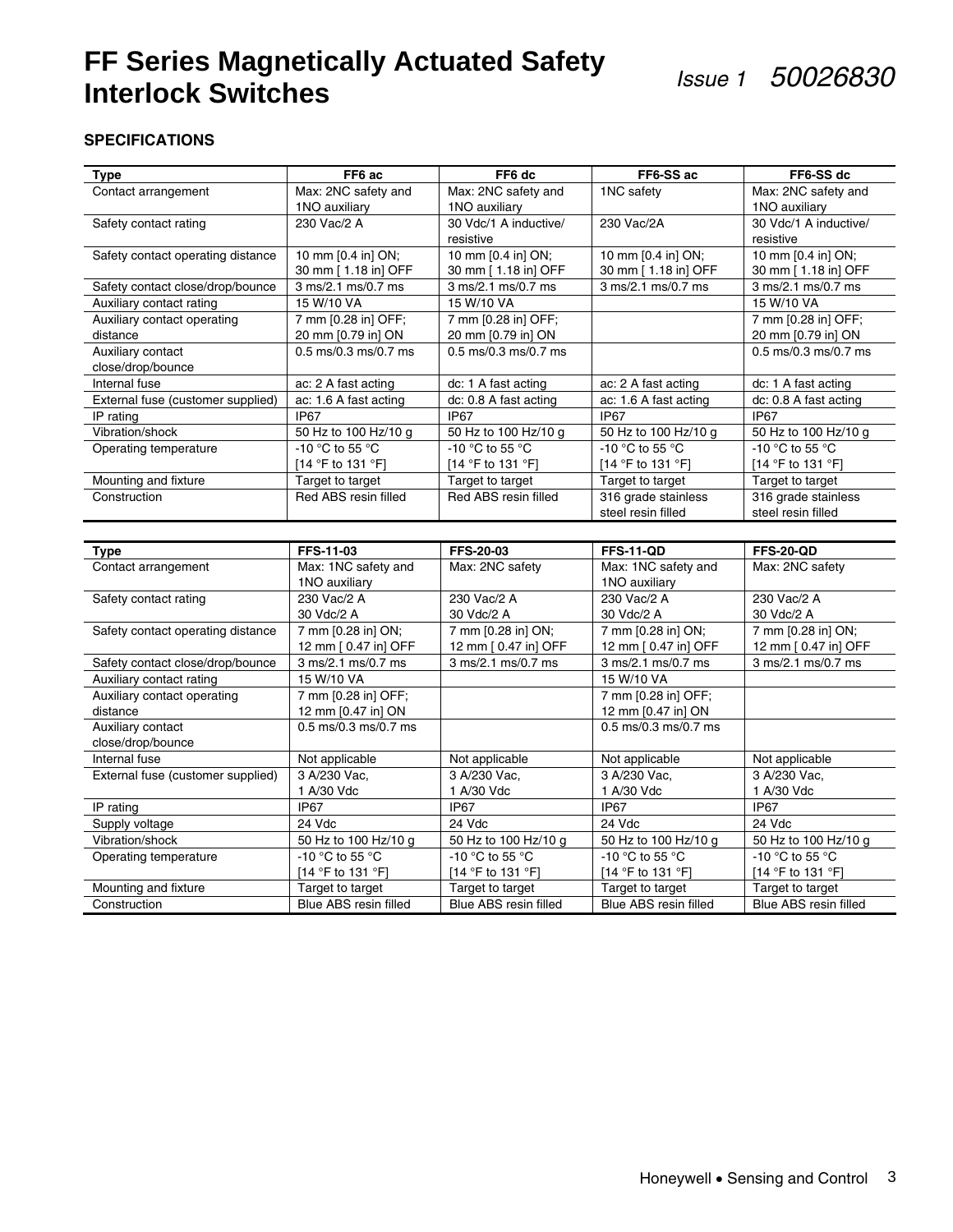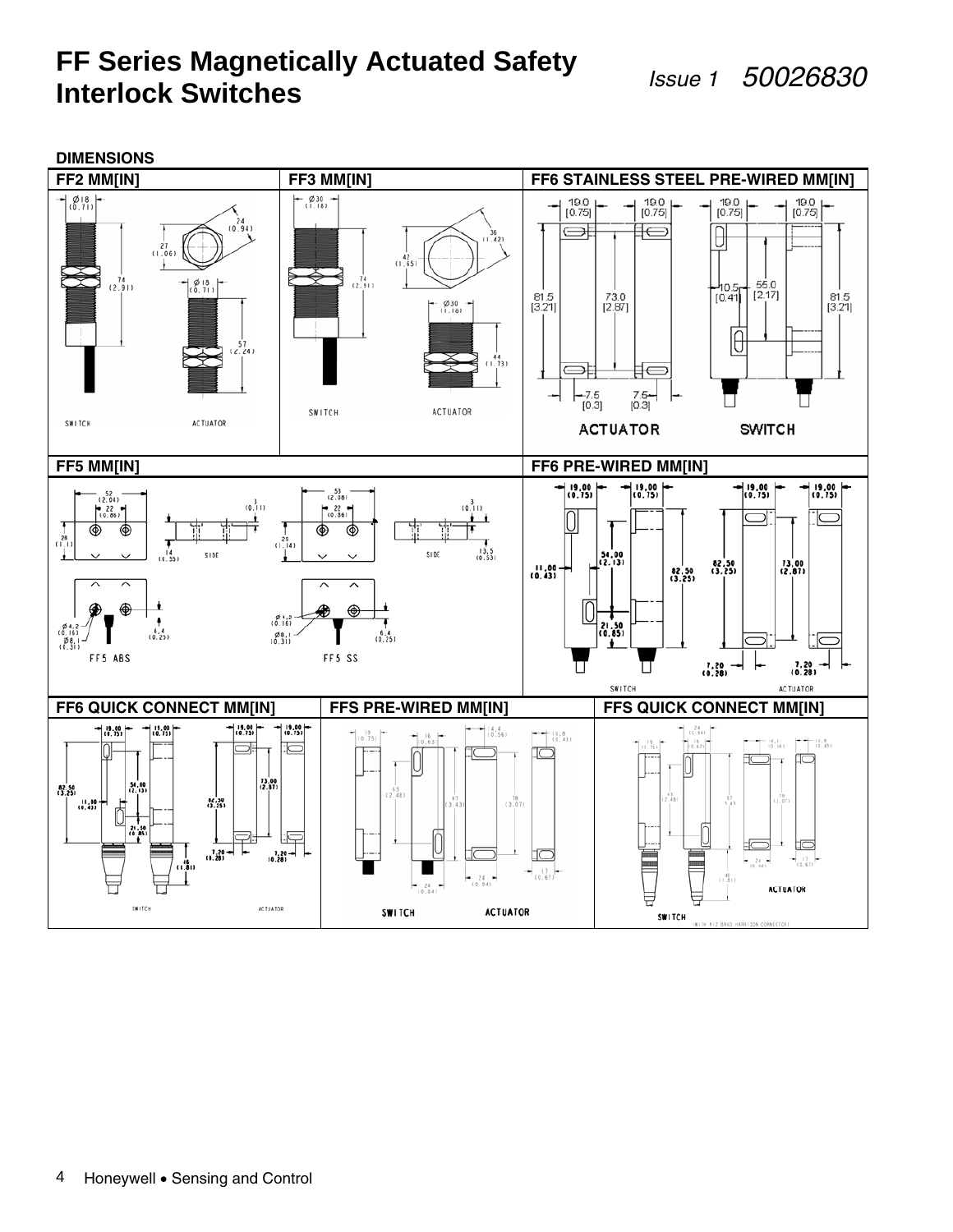#### **CONTACTS AND CONNECTIONS**



**FF5** 

**The safety contact must be fused externally. dc switch – external fuse= 0.2 A fast acting** 

![](_page_4_Figure_6.jpeg)

NOTE: Contact configurations show under closed condition for guard device.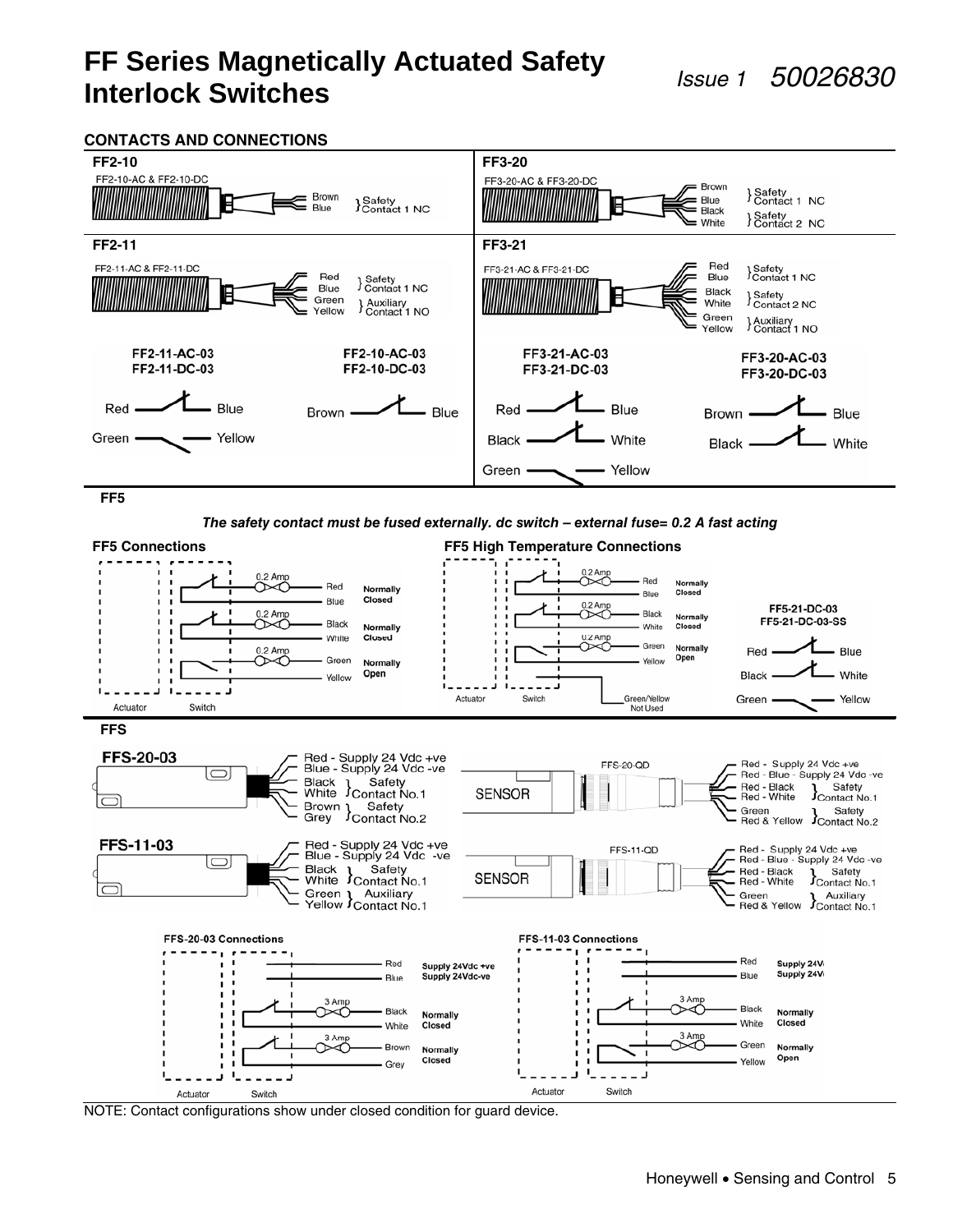#### **CONTACTS AND CONNECTIONS**

![](_page_5_Figure_3.jpeg)

#### **QUICK DISCONNECT CONNECTIONS**

Green/

Yellow

Earth

| <b>FF6-21-AC-QD05</b><br>FF6-21-DC-QD05                                                                            | <b>FF6-20-AC-QD05</b><br><b>FF6-20-DC-QD05</b>                                   | <b>FF6-11-AC-QD05</b><br><b>FF6-11-DC-QD05</b>                                                | <b>FF6-10-AC-QD05</b><br><b>FF6-10-DC-QD05</b> |
|--------------------------------------------------------------------------------------------------------------------|----------------------------------------------------------------------------------|-----------------------------------------------------------------------------------------------|------------------------------------------------|
| Safety<br>White<br>N/C<br>- Black<br>$6^{5}$<br>Green<br>Aux<br>N/O<br>Yellow<br>4<br>Safety<br>Blue<br>N/C<br>Red | Safety<br>·Blue<br>N/C<br>· Brown<br>$-0.349$<br>Safety<br>White<br>N/C<br>Black | Blue<br>Safety<br>Brown<br>N/C<br>D2 1O<br><b>0340</b><br>White<br>Aux<br><b>Black</b><br>N/O | Safety<br>Brown<br>N/C<br>Blue<br>16<br>)3 ●   |
| <b>FF6-10-AC-SS-QD05</b>                                                                                           |                                                                                  |                                                                                               |                                                |
| Safety<br>Brown<br>N/C<br>Blue<br>$-2.1$                                                                           |                                                                                  |                                                                                               |                                                |